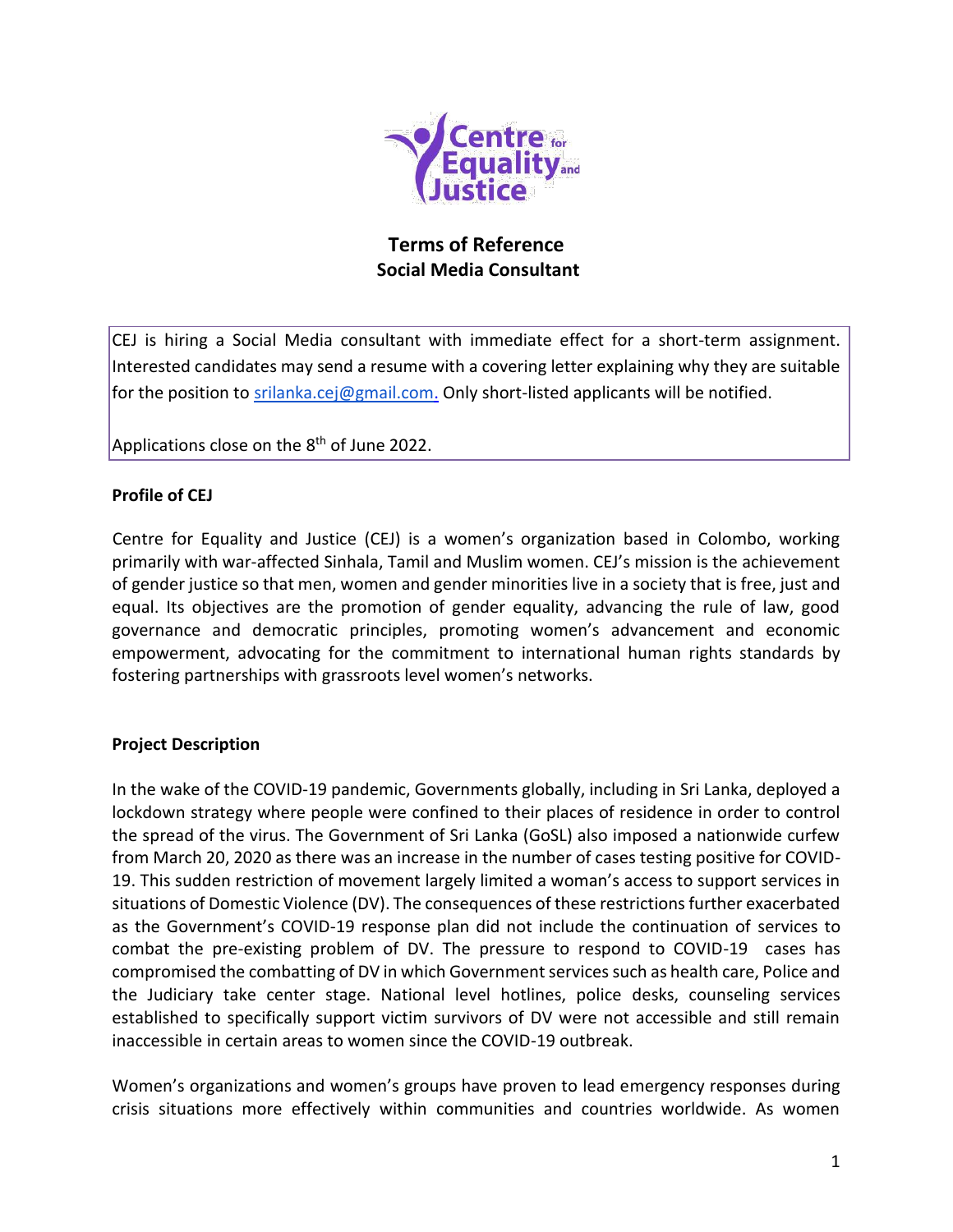subjected to forms of DV in spatial confinements worsened during this COVID-19 lockdown with limited to no support services available, civil society organizations (CSOs) and development agencies have come forth to bridge these gaps. This involved having a primary focus on preventative and safeguarding measures which ensure access to support services for victim survivors of DV, an aspect which has been completely left out of the Government's formal COVID-19 response. Amidst this, CEJ identified the need to work with the Forum Against Gender Based Violence (FAGBV), a forum which was established in 2005 by UNFPA Sri Lanka following a consultation with a collective of organizations working on Gender-Based Violence (GBV).

This project aims to capacitate the advocacy and lobbying skills of member organizations of the FAGBV working at local and national levels on the issue of Domestic Violence within a COVID-19 context. CEJ further looks forward to upscaling the current interventions by the FAGBV by strengthening the lobbying and advocacy skills of its member organizations so they are better able to demand that relevant Authorities address Domestic Violence in a more holistic manner.

As such, CEJ seeks the services of a Consultant to plan and implement a social media campaign in English, Sinhala and Tamil languages with input from members of the FAGBV to collectively advocate for improved responses to DV during COVID-19.

# **Scope of Work**

CEJ seeks the services of a Consultant to carry out the following tasks. All deliverables in the ToR must be approved by CEJ.

- Provide 2-3 concepts (out of which, one option will be selected) for the social media campaign, including details on the number and type of posts to be utilized as well as other engaging components such as stories, polls, etc. CEJ will provide key information to be utilized for the concepts.
- Provide an outline of a social media campaign and strategy, identifying possible challenges and mitigation tactics. This must be developed in close consultation with CEJ.
- Attend meetings with CEJ and relevant stakeholders to discuss/brainstorm as and when required.
- Ensure that input from CEJ, members of the FAGBV and other stakeholders are incorporated into the campaign.
- Develop creative social media content in close consultation with CEJ.
- The consultant is required to utilize creative tools and methods (Canva, photoshop, adobe spark, video clips, text slides, comic strips, dialogues, memes etc.) to create the advocacy materials in the forms of short videos, quotes, pledges, posts, infographics, etc.
- All content will be finalized and approved by CEJ before posting.
- The Consultant is required to submit a final report consisting of statistical data on the traction and reach of the posts created and shared, i.e. number of likes, shares (available via social media analytics)
- The campaign must commence from 1st July and be active till 30th September 2022 for a period of 3 months.